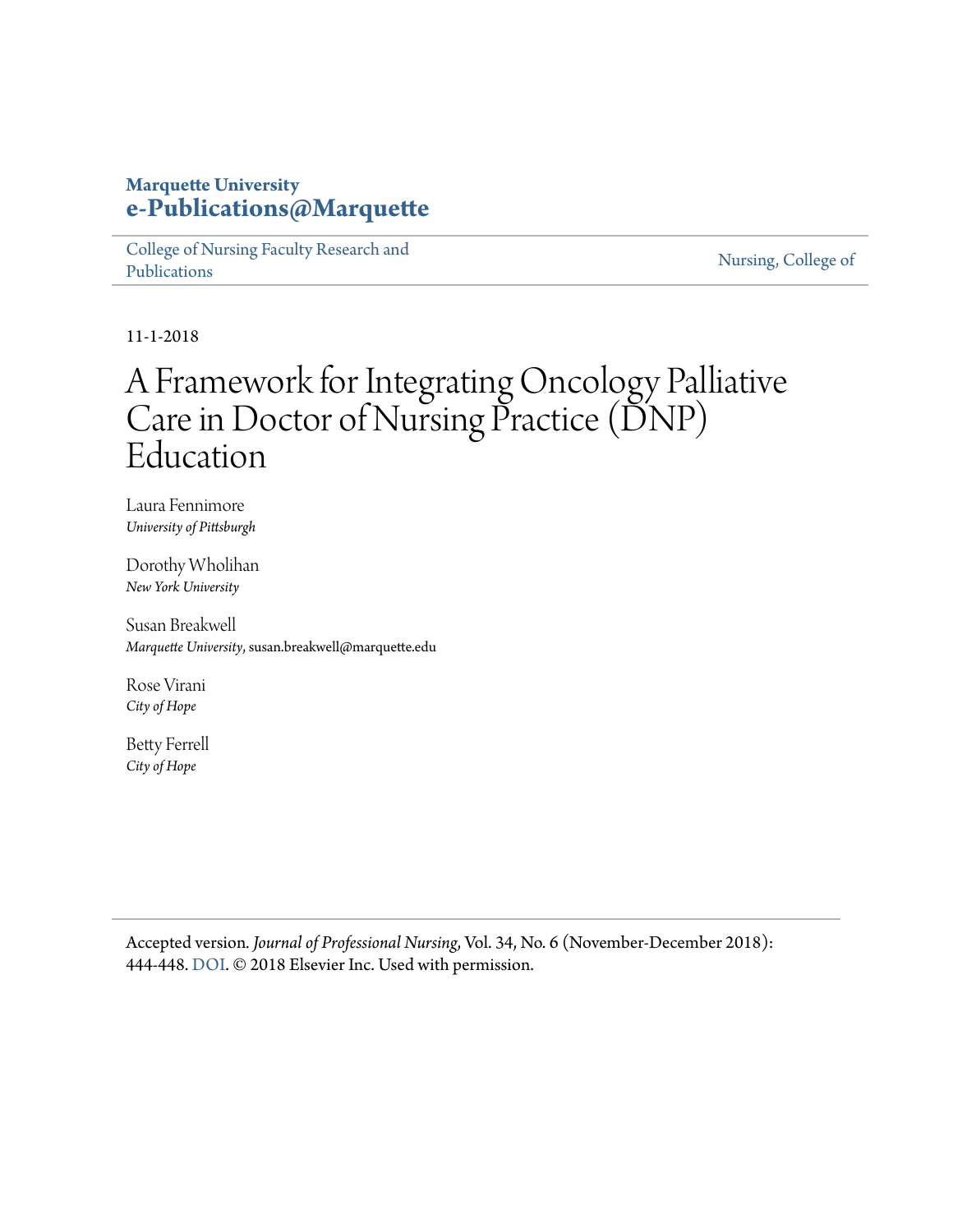**Marquette University**

## **e-Publications@Marquette**

## *Nursing Faculty Research and Publications/College of Nursing*

*This paper is NOT THE PUBLISHED VERSION;* **but the author's final, peer-reviewed manuscript.** The published version may be accessed by following the link in the citation below.

*Journal of Professional Nursing*, Vol. 34, No. 6 (2018): 444-448. DOI. This article is © Elsevier and permission has been granted for this version to appear in [e-Publications@Marquette.](http://epublications.marquette.edu/) Elsevier does not grant permission for this article to be further copied/distributed or hosted elsewhere without the express permission from Elsevier.

# A Framework for Integrating Oncology Palliative Care in Doctor of Nursing Practice (DNP) Education

#### **Laura Fennimore**

University of Pittsburgh, Pittsburgh, PA, United States of America

#### **Dorothy Wholihan**

Palliative Care Nurse Practitioner Specialty Program, New York University Rory Meyers College of Nursing, New York, NY, United States of America

#### **Susan Breakwell**

DNP Program, Marquette University College of Nursing, Milwaukee WI, United States of America

#### **Pamela Malloy**

ELNEC Project, American Association of Colleges of Nursing, Washington, DC, United States of America

#### **Rose Virani**

Nursing Research and Education Division, City of Hope, Duarte, CA, United States of America

#### **Betty Ferrell**

City of Hope, Duarte, CA, United States of America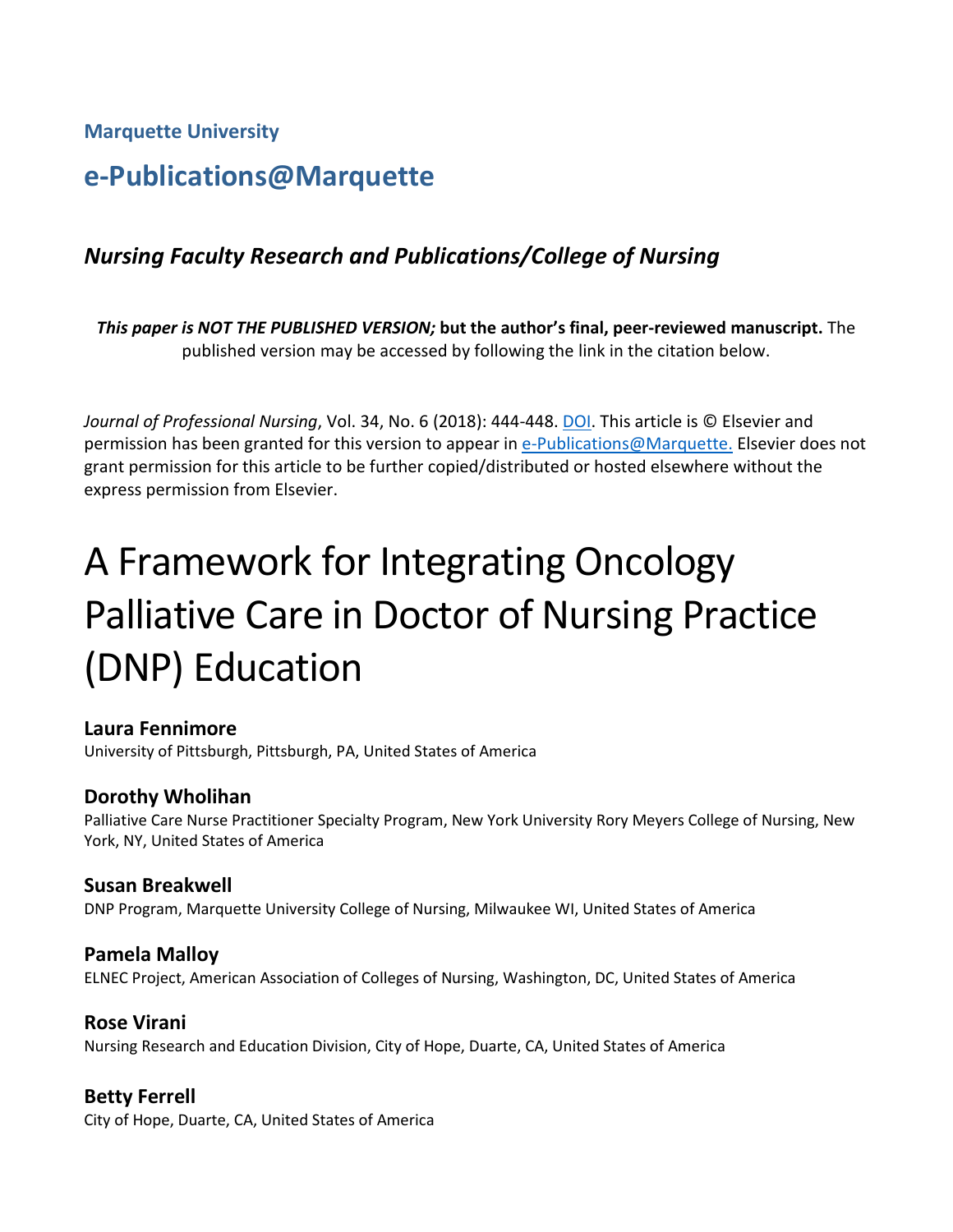## **Highlights**

Palliative care is an essential component of quality cancer care. APRNs are important providers of palliative for people with cancer. Faculty education supported integration of palliative care content in DNP programs. Barriers: lack of time in curriculum, prepared faculty, and clinical sites

## Abstract

Doctor of Nursing Practice (DNP) faculty play a critical [role](https://www.sciencedirect.com/topics/nursing-and-health-professions/role-playing) in preparing students to meet the complex needs of the nation as the number of [cancer](https://www.sciencedirect.com/topics/nursing-and-health-professions/malignant-neoplasm) rates and survivors [rise](https://www.sciencedirect.com/topics/nursing-and-health-professions/clotiazepam) (National Cancer Institute, 2018) and as an unprecedented number of older Americans enter into the [healthcare system](https://www.sciencedirect.com/topics/nursing-and-health-professions/health-care-system) with complicated [comorbidities](https://www.sciencedirect.com/topics/nursing-and-health-professions/comorbidity) (Whitehead, 2016). [Palliative careh](https://www.sciencedirect.com/topics/nursing-and-health-professions/palliative-therapy)as dramatically expanded over the past decade and has been increasingly accepted as a [standard of care](https://www.sciencedirect.com/topics/nursing-and-health-professions/health-care-quality) for people with cancer and other serious, chronic, or life-limiting illnesses. Advanced practice registered nurses (APRNs) are recognized as important providers of palliative care (Walling et al., 2017). A 2-day course was held with support from the [National Cancer Institute](https://www.sciencedirect.com/topics/nursing-and-health-professions/national-health-organization) to enhance integration of palliative oncology care into DNP curriculum. The course participants (N = 183), consisting of DNP faculty or deans, practicing DNP [clinicians,](https://www.sciencedirect.com/topics/nursing-and-health-professions/clinician) and students, received detailed annotated slides, [case studies,](https://www.sciencedirect.com/topics/nursing-and-health-professions/case-study) and suggested activities to increase student engagement with the learning process. Course content was developed and delivered by palliative care experts and DNP faculty skilled in curriculum design. Participants were required to develop goals on how to enhance their school's DNP curriculum with the course content. They provided updates regarding their progress at integrating the content into their school's curriculum at 6, 12, and 18 months post course. Results demonstrated an increase in incorporating oncology palliative care in DNP scholarly projects and clinical opportunities. Challenges to inclusion of this content in DNP curricula included lack of: perceived time in curriculum; faculty educated in palliative care; and available clinical sites.

## Keywords

Palliative care, Oncology, DNP curriculum development

## Introduction

[Palliative care](https://www.sciencedirect.com/topics/nursing-and-health-professions/palliative-therapy) has dramatically expanded over the past decade and has been increasingly accepted as a [standard](https://www.sciencedirect.com/topics/nursing-and-health-professions/standard) of care for people with serious, chronic, or life-limiting illnesses [\(Kaufmann & Kamal, 2017;](https://www.sciencedirect.com/science/article/pii/S875572231830142X?via%3Dihub#bb0090) National [Cancer Institute, 2018\)](https://www.sciencedirect.com/science/article/pii/S875572231830142X?via%3Dihub#bb0100). This expansion has provided tremendous opportunities for faculty in DNP programs to prepare students to meet the complex [healthcare needs](https://www.sciencedirect.com/topics/nursing-and-health-professions/health-care-need) of the nation. Palliative care specialty services exist in more than 90% of U.S. [hospitals](https://www.sciencedirect.com/topics/nursing-and-health-professions/hospital) with greater than three hundred [beds](https://www.sciencedirect.com/topics/nursing-and-health-professions/bed) [\(Dumanovsky et al., 2016;](https://www.sciencedirect.com/science/article/pii/S875572231830142X?via%3Dihub#bb0040) Kaufmann & [Kamal, 2017\)](https://www.sciencedirect.com/science/article/pii/S875572231830142X?via%3Dihub#bb0090) and palliative care is offered in a variety of settings, including [pediatrich](https://www.sciencedirect.com/topics/nursing-and-health-professions/pediatrics)ospitals and clinics [\(Battista & Santucci, 2016\)](https://www.sciencedirect.com/science/article/pii/S875572231830142X?via%3Dihub#bb0025), [emergency departments\(](https://www.sciencedirect.com/topics/nursing-and-health-professions/emergency-ward)[Starkweather, 2016\)](https://www.sciencedirect.com/science/article/pii/S875572231830142X?via%3Dihub#bb0130), [nursing homes](https://www.sciencedirect.com/topics/nursing-and-health-professions/nursing-home) [\(Letizia, 2016\)](https://www.sciencedirect.com/science/article/pii/S875572231830142X?via%3Dihub#bb0095), and in the community [\(Deitrick et al., 2011;](https://www.sciencedirect.com/science/article/pii/S875572231830142X?via%3Dihub#bb0035) [Jackson, Mecklenburg, & Feshzion, 2017\)](https://www.sciencedirect.com/science/article/pii/S875572231830142X?via%3Dihub#bb0080). The recent establishment of palliative medicine as a medical specialty has helped propel this rapid expansion as an unprecedented number of older Americans enter into the [healthcare system](https://www.sciencedirect.com/topics/nursing-and-health-professions/health-care-system) with complicated comorbidiites [\(Whitehead, 2016\)](https://www.sciencedirect.com/science/article/pii/S875572231830142X?via%3Dihub#bb0145).

It may be increasingly difficult to meet the palliative care needs of patients with [cancer,](https://www.sciencedirect.com/topics/nursing-and-health-professions/malignant-neoplasm) however, given the predicted shortages of [oncologists](https://www.sciencedirect.com/topics/nursing-and-health-professions/oncologist) [\(Yang et al., 2014\)](https://www.sciencedirect.com/science/article/pii/S875572231830142X?via%3Dihub#bb0160). Advance practice [registered nurses\(](https://www.sciencedirect.com/topics/nursing-and-health-professions/registered-nurse)APRNs) are recognized as important palliative care providers across the illness continuum, focused on meeting the physical, psychosocial, emotional, and spiritual needs of patients, families, and caregivers [\(National Consensus Project for](https://www.sciencedirect.com/science/article/pii/S875572231830142X?via%3Dihub#bb0105)  [Quality Palliative Care, 4th edition, 2018, in press;](https://www.sciencedirect.com/science/article/pii/S875572231830142X?via%3Dihub#bb0105) [Walling et al., 2017\)](https://www.sciencedirect.com/science/article/pii/S875572231830142X?via%3Dihub#bb0140).

The American Society of Clinical Oncologists (ASCO) notes that there is a universal need to improve efficiency and coordination of cancer care across disciplines including palliative specialists, [nurse practitioners,](https://www.sciencedirect.com/topics/nursing-and-health-professions/nurse-practitioner) and other providers [\(ASCO, 2017\)](https://www.sciencedirect.com/science/article/pii/S875572231830142X?via%3Dihub#bb0020). APRNs will assume increasingly active [roles](https://www.sciencedirect.com/topics/nursing-and-health-professions/role-playing) in both specialty and primary palliative care.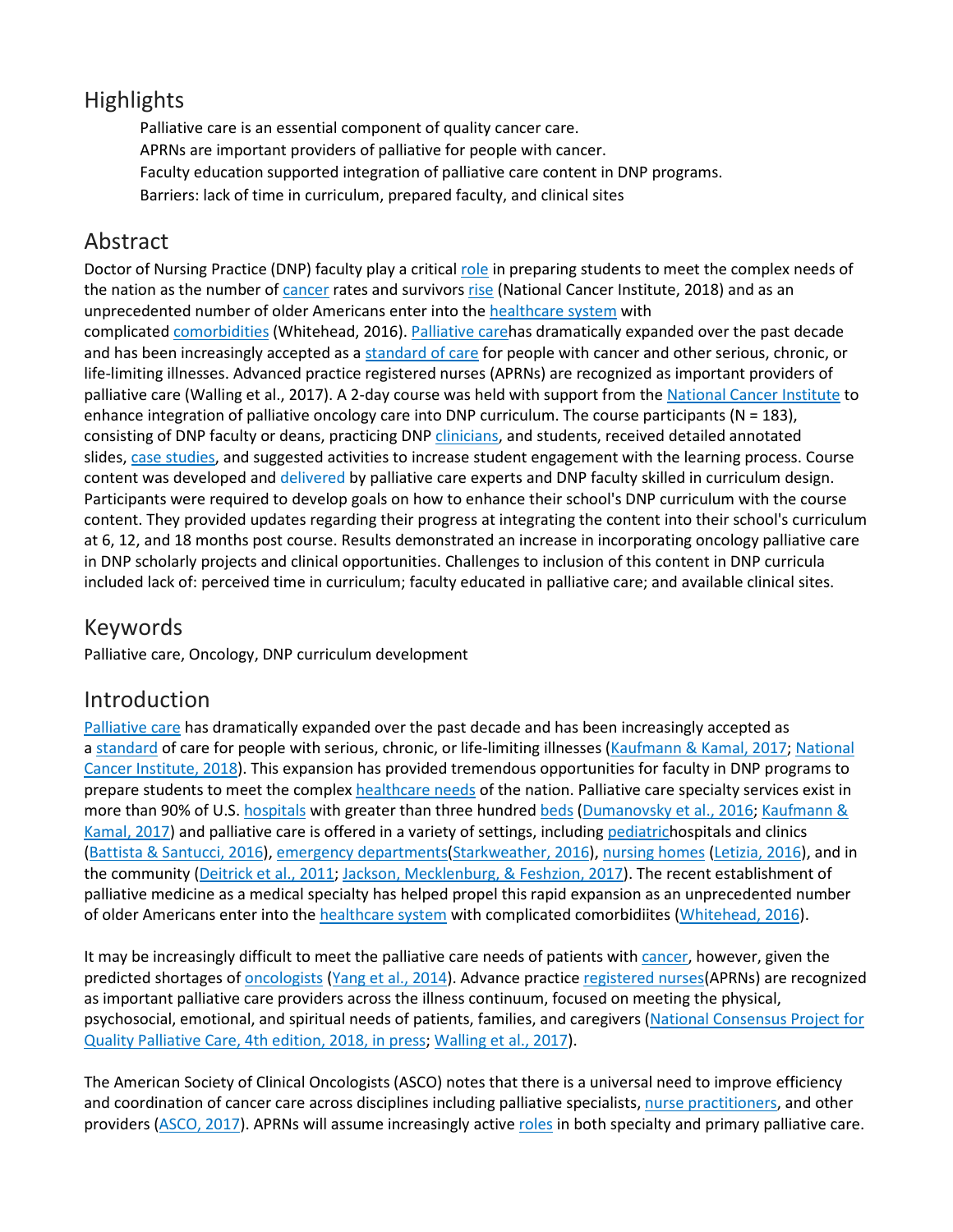The purpose of this article is to describe the implementation and [evaluation](https://www.sciencedirect.com/topics/nursing-and-health-professions/evaluation-study) of a program directed toward teaching faculty in Doctor of Nursing Practice (DNP) programs throughout the United States how to incorporate oncology palliative care into the curriculum.

#### Palliative care and cancer

Approximately 1.7 million new cases of cancer will be diagnosed in 2018. While people with cancer are living longer due to earlier detection and newer treatment options, about 609,640 Americans or roughly 1670 people per day will die from cancer in 2018 [\(American Cancer Society, 2018\)](https://www.sciencedirect.com/science/article/pii/S875572231830142X?via%3Dihub#bb0015). Palliative care has long been a part of cancer care, especially in the late stages of illness, as patients transition to [hospice](https://www.sciencedirect.com/topics/nursing-and-health-professions/hospice) or [end-of-life care.](https://www.sciencedirect.com/topics/nursing-and-health-professions/terminal-care) An increasing amount of evidence, however, demonstrates the benefits of earlier integration of palliative care for patients with cancer [\(Ferrell et al., 2017;](https://www.sciencedirect.com/science/article/pii/S875572231830142X?via%3Dihub#bb0050) [Temel et al., 2010\)](https://www.sciencedirect.com/science/article/pii/S875572231830142X?via%3Dihub#bb0135), beginning as early as at [diagnosis.](https://www.sciencedirect.com/topics/nursing-and-health-professions/diagnosis) As a result, the American Society of Clinical Oncology recently updated its [practice guidelines](https://www.sciencedirect.com/topics/nursing-and-health-professions/practice-guideline) to recommend palliative care be provided concurrently with treatment for all patients with cancer as standard care [\(Ferrell et al., 2017\)](https://www.sciencedirect.com/science/article/pii/S875572231830142X?via%3Dihub#bb0050).

As the population of cancer patients continues to grow, attention has been increasingly focused on the adequacy of the oncology workforce. The American Cancer Society (ACS) estimates that more than 15.5 million Americans were identified as cancer survivors as of January 1, 2016 [\(ACS, 2018\)](https://www.sciencedirect.com/science/article/pii/S875572231830142X?via%3Dihub#bb0015). By 2020, experts predict an 81% increase over a ten-year period in people living with cancer, but only a 14% increase in the number of health [care providers](https://www.sciencedirect.com/topics/nursing-and-health-professions/health-care-personnel) specializing in oncology care. This demand for cancer services and oncology health care providers is not just related to the growing population of cancer patients but also the increasing complexity of cancer care, which includes palliative care [\(Institute of Medicine \(IOM\), 2009;](https://www.sciencedirect.com/science/article/pii/S875572231830142X?via%3Dihub#bb0060) [IOM, 2013;](https://www.sciencedirect.com/science/article/pii/S875572231830142X?via%3Dihub#bb0070) [ASCO, 2017\)](https://www.sciencedirect.com/science/article/pii/S875572231830142X?via%3Dihub#bb0020).

#### Workforce shortage

The oncology community is in critical need of additional providers [\(Yang et al., 2014\)](https://www.sciencedirect.com/science/article/pii/S875572231830142X?via%3Dihub#bb0160). There are not enough health care providers to meet oncology palliative care workforce demands [\(Kamal et al., 2017\)](https://www.sciencedirect.com/science/article/pii/S875572231830142X?via%3Dihub#bb0085), especially in rural settings where access to palliative care may be significantly limited. The demand for oncology services is expected to increase by 40% or more by 2025 [\(ASCO, 2017\)](https://www.sciencedirect.com/science/article/pii/S875572231830142X?via%3Dihub#bb0020). Approximately 75% of oncologists use [advanced](https://www.sciencedirect.com/topics/nursing-and-health-professions/mid-level-practitioner)  [practice providers](https://www.sciencedirect.com/topics/nursing-and-health-professions/mid-level-practitioner) to assist their oncology practice [\(Castellucci, 2017\)](https://www.sciencedirect.com/science/article/pii/S875572231830142X?via%3Dihub#bb0030). However, most nurse practitioners are generally trained in [primary care](https://www.sciencedirect.com/topics/nursing-and-health-professions/primary-medical-care) specialties such as pediatric, women's health, or internal medicine to assist with the primary care shortage with preventive care.

#### Palliative care and DNP education

There is a growing recognition that a basic level of palliative care expertise must be part of every [clinician's](https://www.sciencedirect.com/topics/nursing-and-health-professions/clinician) practice. Primary palliative care or the inclusion of palliative care concepts into generalist practice of all kinds has been the focus of much attention in recent health literature [\(Quill & Abernethy,](https://www.sciencedirect.com/science/article/pii/S875572231830142X?via%3Dihub#bb0120)  [2013;](https://www.sciencedirect.com/science/article/pii/S875572231830142X?via%3Dihub#bb0120) [Worldwide Palliative Care Alliance & World Health Organization, 2014\)](https://www.sciencedirect.com/science/article/pii/S875572231830142X?via%3Dihub#bb0155). In 2014, the IOM's report, "Dying in America", pointed out that insufficient attention is paid to palliative care in both medical and nursing education curricula and recommended that educational institutions, professional societies, accrediting organizations, certifying bodies, [health care delivery](https://www.sciencedirect.com/topics/nursing-and-health-professions/health-care-delivery) organizations, and medical centers work to expand the palliative care knowledge base of all clinicians [\(IOM, 2014\)](https://www.sciencedirect.com/science/article/pii/S875572231830142X?via%3Dihub#bb0075). In 2015, the Hospice and Palliative Nursing [Association](https://www.sciencedirect.com/topics/nursing-and-health-professions/nursing-organization) published a position statement on the value of the APRN. It called for the integration of core palliative care competencies into programs for all APRN students, regardless of role or degree [\(HPNA, 2015\)](https://www.sciencedirect.com/science/article/pii/S875572231830142X?via%3Dihub#bb0055).

The National Cancer Policy Board, IOM, Joint Commission, and other authorities have recommended a reconceptualization of [health professional](https://www.sciencedirect.com/topics/nursing-and-health-professions/health-practitioner) education to meet the needs of the health care delivery system, especially related to cancer care [\(IOM,](https://www.sciencedirect.com/science/article/pii/S875572231830142X?via%3Dihub#bb0070) 2013; [Redman, Pressler, Furspan, & Potempa, 2015\)](https://www.sciencedirect.com/science/article/pii/S875572231830142X?via%3Dihub#bb0125). The Doctor of Nursing Practice (DNP) is a doctoral degree focused on leadership in [clinical practice.](https://www.sciencedirect.com/topics/nursing-and-health-professions/clinical-practice) DNP-prepared [nurses](https://www.sciencedirect.com/topics/nursing-and-health-professions/nurse) are highly educated, expert clinicians who assume clinical leadership roles in shaping policy, developing [clinical](https://www.sciencedirect.com/topics/nursing-and-health-professions/clinical-education)  [education](https://www.sciencedirect.com/topics/nursing-and-health-professions/clinical-education) and quality initiatives, and translating evidence into practice at the point of patient contact (Wholihan [& Tilley, 2016\)](https://www.sciencedirect.com/science/article/pii/S875572231830142X?via%3Dihub#bb0150). DNP graduates are expected to "engage in advanced nursing practice and to provide leadership for evidence-based practice" [\(AACN, 2006, p. 11\)](https://www.sciencedirect.com/science/article/pii/S875572231830142X?via%3Dihub#bb0005). One of the primary goals of DNP education is to implement clinical innovation for practice change. As part of the DNP curriculum, students are required to complete a final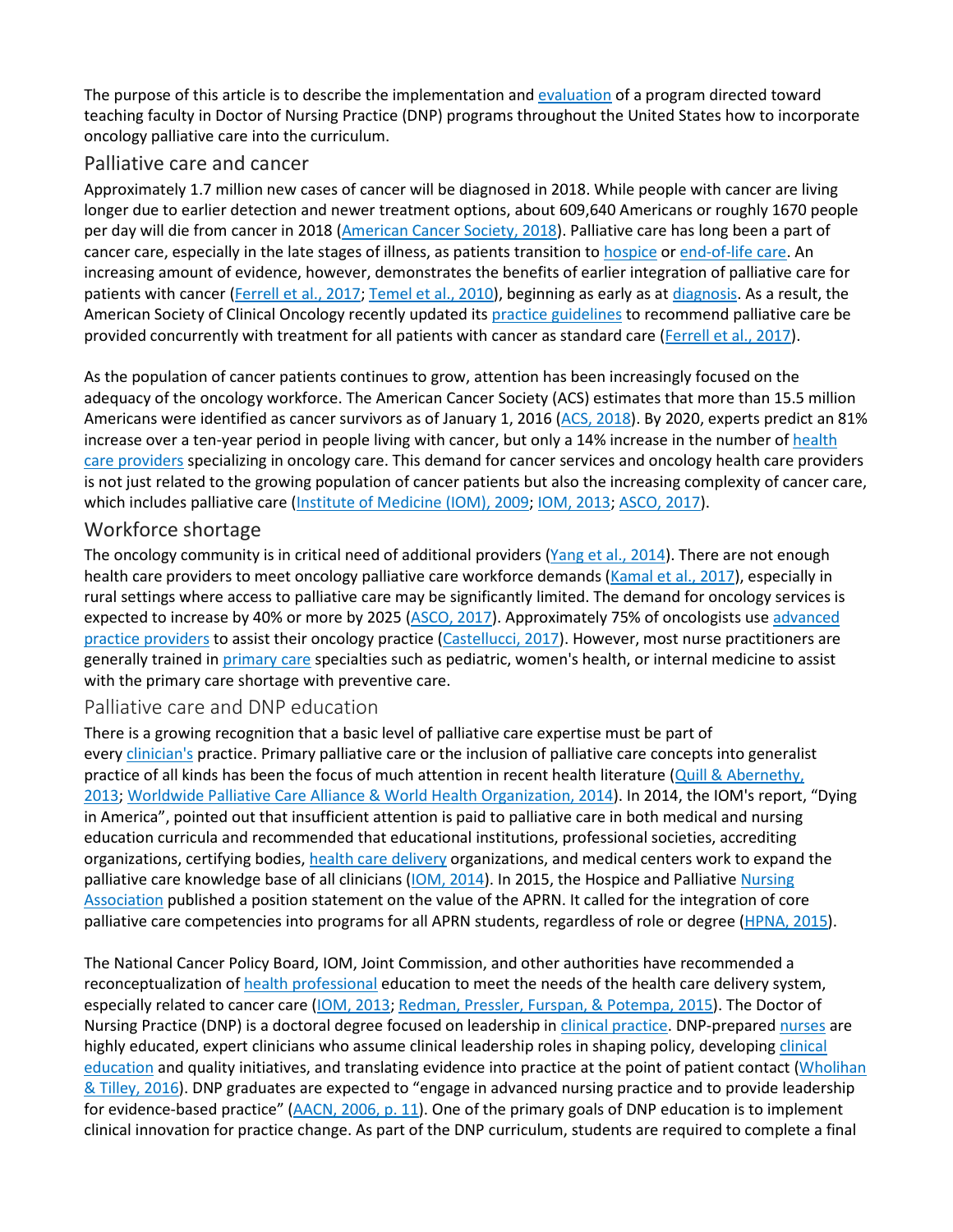scholarly project which focuses on synthesis and mastery of an advanced [nursing specialty](https://www.sciencedirect.com/topics/nursing-and-health-professions/nursing-discipline) [\(Nelson, Cook, &](https://www.sciencedirect.com/science/article/pii/S875572231830142X?via%3Dihub#bb0115) [Raterink, 2013\)](https://www.sciencedirect.com/science/article/pii/S875572231830142X?via%3Dihub#bb0115). Given the growing numbers of patients with cancer and the expanding nature of palliative care practice, there are ample opportunities for DNP clinical and leadership-focused projects.

Palliative care, with its multi-dimensional, family-oriented focus on [quality of life,](https://www.sciencedirect.com/topics/nursing-and-health-professions/quality-of-life) correlates perfectly with nursing, which is intrinsically multi-dimensional, and patient-centered. Furthermore, the essential DNP competencies relate directly to the role of the palliative care APRN, who often assumes systems-based responsibilities, such as patient and professional education, [quality improvement,](https://www.sciencedirect.com/topics/nursing-and-health-professions/total-quality-management) and team leadership. Integrating oncology palliative care content into DNP curriculum provides the opportunity to explore the full breadth of the DNP role while also demonstrating how this new advanced nursing degree can significantly impact the care of patients with cancer.

Framework for developing integration of oncology palliative care in DNP education There is significant evidence of a lack of educational preparation of nurses in palliative care [\(IOM, 2014\)](https://www.sciencedirect.com/science/article/pii/S875572231830142X?via%3Dihub#bb0075). The End-of-Life Nursing Education Consortium (ELNEC) has devoted intense, ongoing effort to increasing palliative care knowledge at all levels of nursing education and practice. ELNEC is a collaboration between the American Association of Colleges of Nursing and City of Hope and provides train-the-trainer courses to undergraduate and graduate nursing faculty; CE providers; staff development educators; APRNs in [pediatrics, oncology,](https://www.sciencedirect.com/topics/nursing-and-health-professions/childhood-cancer) [critical care,](https://www.sciencedirect.com/topics/nursing-and-health-professions/intensive-care) and geriatrics; and other nurses with training in palliative care. Since its inception in 2000, ELNEC has trained over 23,300 nurses and other health care professionals, representing all 50 U.S. states, plus 97 countries through national and international courses. ELNEC trainers have returned to their institutions and communities and have educated over 690,000 nurses and other health care providers [\(AACN, 2018\)](https://www.sciencedirect.com/science/article/pii/S875572231830142X?via%3Dihub#bb0010).

ELNEC curricula are designed to meet the education needs of nurses providing primary and specialty primary care. Primary palliative care involves the basic management of [pain](https://www.sciencedirect.com/topics/nursing-and-health-professions/pain) and [symptoms](https://www.sciencedirect.com/topics/nursing-and-health-professions/symptom) including [depression](https://www.sciencedirect.com/topics/nursing-and-health-professions/depression) and anxiety as well as basic discussions about [prognosis,](https://www.sciencedirect.com/topics/nursing-and-health-professions/prognosis) goals of treatment, suffering, and code status. Specialty palliative care includes the management of refractory pain and other symptoms including complex emotional response and assistance with resolutions of disagreements regarding goals of care or methods of treatment within families, between staff and families, or among treatment teams [\(Quill & Abernethy, 2013;](https://www.sciencedirect.com/science/article/pii/S875572231830142X?via%3Dihub#bb0120) Wholihan & [Tilley, 2016\)](https://www.sciencedirect.com/science/article/pii/S875572231830142X?via%3Dihub#bb0150).

ELNEC has developed specialized curriculums to allow both undergraduate and graduate faculty to incorporate primary and specialty palliative care into their respective programs [\(Ferrell, Malloy, Mazanec, & Virani, 2016\)](https://www.sciencedirect.com/science/article/pii/S875572231830142X?via%3Dihub#bb0045). Specialty ELNEC programs incorporate content for general and [advanced practice nurses](https://www.sciencedirect.com/topics/nursing-and-health-professions/advanced-practice-nurse) caring for diverse populations including pediatric, geriatric, critical care patients, and veterans [\(AACN, 2018\)](https://www.sciencedirect.com/science/article/pii/S875572231830142X?via%3Dihub#bb0010).

## Methods

In 2013, City of Hope, in partnership with the AACN, received a 5-year grant from the [National Cancer Institute,](https://www.sciencedirect.com/topics/nursing-and-health-professions/national-health-organization) to fund a new innovative project, "Integrating Palliative Oncology Care into Doctor of Nursing Practice (DNP) Education and [Clinical Practice.](https://www.sciencedirect.com/topics/nursing-and-health-professions/clinical-practice)" The primary aims of this education project were to:

- 1. Prepare DNP program faculty to integrate evidence-based [palliative care](https://www.sciencedirect.com/topics/nursing-and-health-professions/palliative-therapy) content into DNP program curricula; and
- 2. Prepare DNP graduates and [advanced practice nurses](https://www.sciencedirect.com/topics/nursing-and-health-professions/advanced-practice-nurse) in providing evidence-based palliative care in oncology.

This training program provided tools for faculty to educate DNP students in oncology palliative care especially in the areas of leadership, advocacy, communication, [health policy,](https://www.sciencedirect.com/topics/nursing-and-health-professions/health-care-policy) collaboration, and [consultation.](https://www.sciencedirect.com/topics/nursing-and-health-professions/consultation) The program also provided content to support DNP graduates in integrating quality palliative care into clinical practice.

The program was promoted by AACN to all DNP programs nationally and through the AACN website. Prospective applicants for the project were selected following submission of an application that included: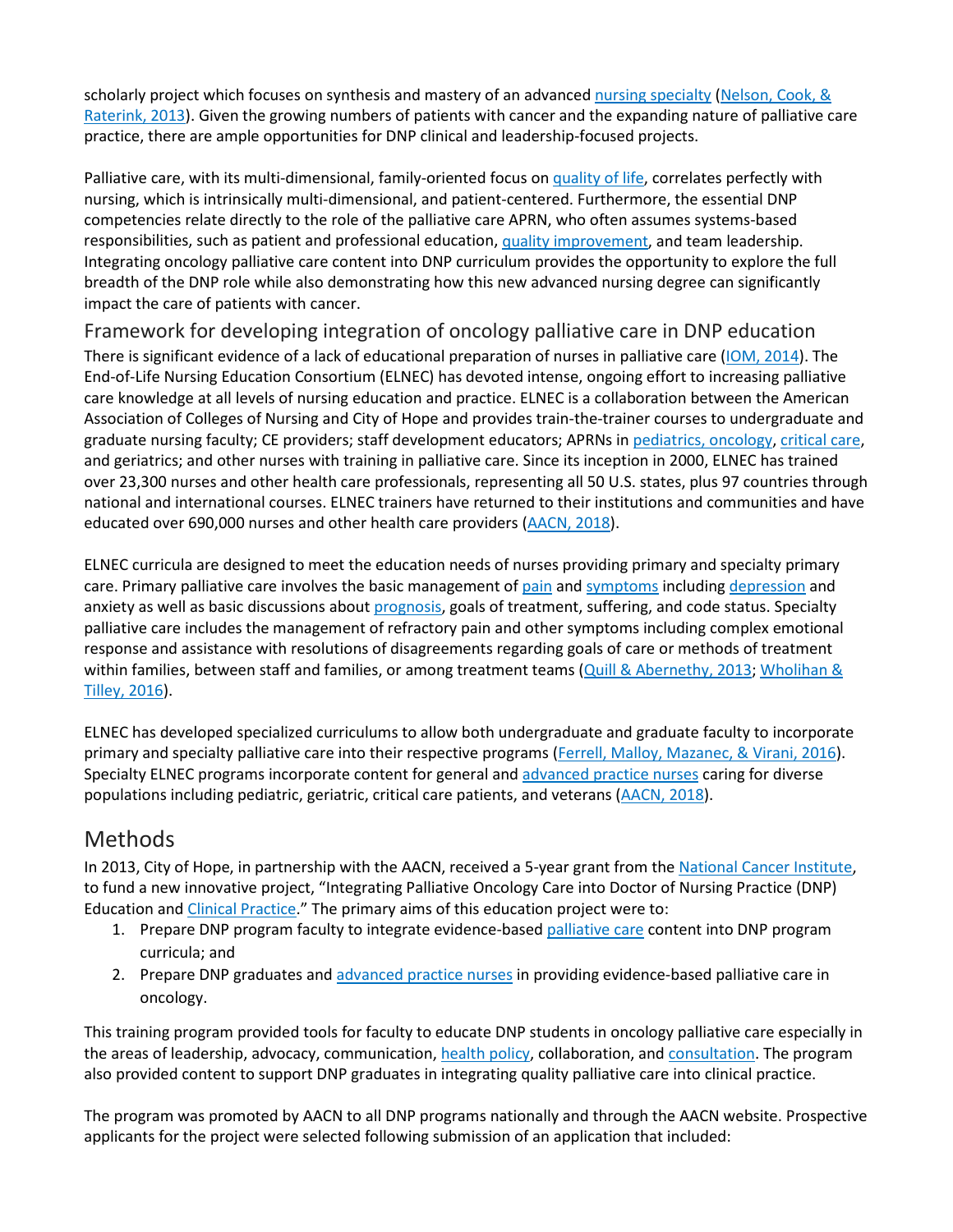- 1. Participant demographics (including institution, city, state, ethnicity, and race); followed by information on their institution's DNP curriculum, particularly topics related to oncology palliative care.
- 2. Participant goals and expectations including at least three goals to be accomplished following the course.
- 3. A curriculum vitae that included information about the participant's professional/teaching experience.
- 4. Two letters of administrative support: one from the DNP dean, and another from the DNP curriculum committee [chair.](https://www.sciencedirect.com/topics/nursing-and-health-professions/chair)

Applicants were selected based on the completeness of their applications and if their professional/teaching experience contained topics in oncology palliative care, [hospice,](https://www.sciencedirect.com/topics/nursing-and-health-professions/hospice) or end-of-life content.

The DNP Curriculum was presented in four cohorts (Glendale, CA – February 2014; Washington, D.C. - June 2014; St. Louis, MO – June 2015; and Atlanta, GA – June 2016). The program and curriculum were built around the National [Consensus](https://www.sciencedirect.com/topics/nursing-and-health-professions/consensus) Project's (NCP) *[Clinical Practice Guidelines](https://www.sciencedirect.com/topics/nursing-and-health-professions/practice-guideline)*for Quality Palliative Care, [\(National](https://www.sciencedirect.com/science/article/pii/S875572231830142X?via%3Dihub#bb0110)  [Consensus Project, 3rd ed., 2013\)](https://www.sciencedirect.com/science/article/pii/S875572231830142X?via%3Dihub#bb0110); the IOM report entitled, Delivering High-Quality *[Cancer](https://www.sciencedirect.com/topics/nursing-and-health-professions/malignant-neoplasm)* Care: Charting a New Course for a System in Crisis [\(IOM, 2013\)](https://www.sciencedirect.com/science/article/pii/S875572231830142X?via%3Dihub#bb0070); and the *Essentials of DNP Education* [\(AACN, 2006\)](https://www.sciencedirect.com/science/article/pii/S875572231830142X?via%3Dihub#bb0005) [\(Table 1\)](https://www.sciencedirect.com/science/article/pii/S875572231830142X?via%3Dihub#t0005). A comparison or crosswalk between the course curriculum and the DNP Essentials is illustrated in [Table 2.](https://www.sciencedirect.com/science/article/pii/S875572231830142X?via%3Dihub#t0010)

#### **Table 1**. Essentials of DNP education [\(AACN, 2006\)](https://www.sciencedirect.com/science/article/pii/S875572231830142X?via%3Dihub#bb0005)

|              | Scientific underpinning for practice                                                                            |
|--------------|-----------------------------------------------------------------------------------------------------------------|
| $\mathbf{I}$ | Organizational & systems leadership for quality improvement & systems thinking                                  |
| Ш            | Clinical scholarship & analytical methods for evidence-based practice                                           |
| IV           | Information systems/technology & patient care technology for the improvement & transformation of<br>health care |
| V            | Health care policy for advocacy in health care                                                                  |
| VI           | Interprofessional collaboration for improving patient & population health outcomes                              |
| VII          | Clinical prevention and population health for improving the nation's health                                     |
| VIII         | Advanced nursing practice                                                                                       |

**Table 2.** Content/modules of "Integrating Oncology [Palliative Care](https://www.sciencedirect.com/topics/nursing-and-health-professions/palliative-therapy) into DNP Education and Clinical Practice" curriculum with reference to DNP Essentials.

| <b>ELNEC content</b>                                                                                                             | <b>DNP Essentials</b><br>addressed |
|----------------------------------------------------------------------------------------------------------------------------------|------------------------------------|
| The complexity of cancer care: an opportunity for DNP's to provide seamless palliative care                                      | $(I, II, V-VII)$                   |
| DNP education: incorporating oncology palliative care into DNP core courses                                                      | $(IV-I)$                           |
| Incorporating oncology palliative care into DNP projects and clinical opportunities.                                             | $(IV-I)$                           |
| Changing institutional culture to enhance palliative care across all oncology settings:<br>opportunities for DNPs                | $(II-VI)$                          |
| Enhancing communication among the health care team to benefit oncology patients and<br>their families                            | (II, III, VI)                      |
| Interprofessional teams: promoting excellent cancer care                                                                         | (II, III, VI)                      |
| Leading the interprofessional team in assessing and managing pain/non-pain symptoms<br>related to cancer                         | $(II-VIII)$                        |
| Using principles of business, finance, and economics to improve oncology palliative care                                         | $(I-VI)$                           |
| Using principles of regulation, outcomes measurement, guidelines, and quality<br>improvement to improve oncology palliative care | $(IV-I)$                           |

Course participants developed a plan to embed oncology palliative care content into their DNP curriculum or clinical practice by outlining [SMART](https://www.sciencedirect.com/topics/nursing-and-health-professions/nitinol-stent) (Specific, Measurable, Attainable, Relevant, and Time-Bound) goals and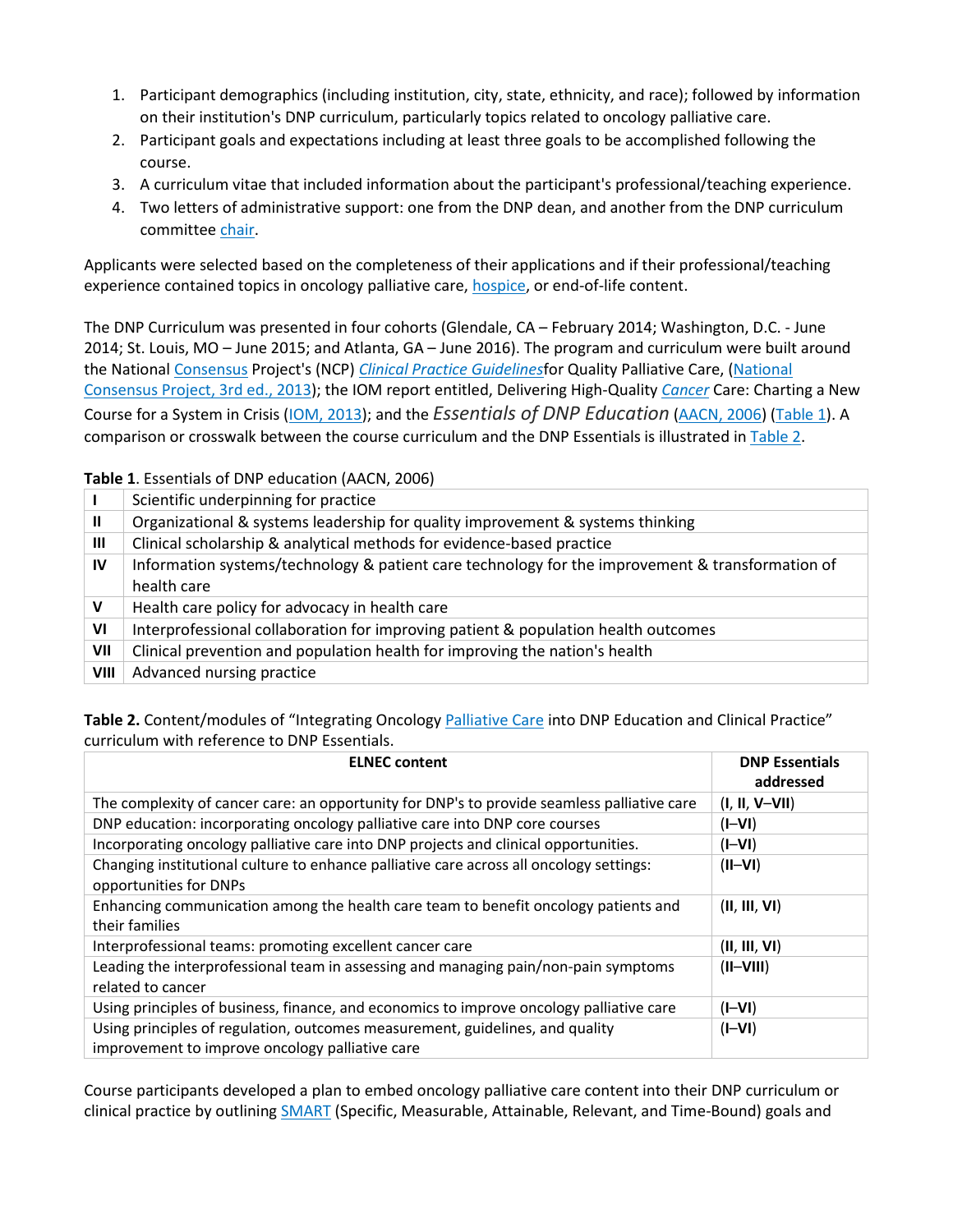identifying key stakeholders that would need to be involved. Participants provided feedback and updates on their goal progress at 6, 12, and 18 months post-course.

## Results

[Program evaluation](https://www.sciencedirect.com/topics/nursing-and-health-professions/program-evaluation) results include participant demographic information and descriptions of the impact of the program on curriculum reported by course participants at 6, 12, and 18 months following the course.

#### Course demographics

A total of 133 faculty and 50 DNP students and/or practicing DNP clinical partners (90.2% female; 6% male; 3.8% no response) attended the program from 38 states across the U.S. The majority (86.9%) of participants represented universities with both baccalaureate and/or graduate nursing programs (n = 119). Prior to the course, participants completed a demographic survey indicating the ethnicity and race distribution of the population they served by APRN's in their programs (Caucasian/White – 64.1%; African-American – 19.8%; Hispanic −13.9%; Asian – 4.7%; American Indian – 1.6%; Pacific Islander – 0.6%).

#### Course evaluation feedback

A course evaluation was completed by participants. On a scale of 1–5 (with 1 being poor and 5 being excellent), the participants across all four courses indicated that the information presented was stimulating and thoughtprovoking regarding [palliative care](https://www.sciencedirect.com/topics/nursing-and-health-professions/palliative-therapy) issues in nursing at a 4.87/5; they ranked their overall opinion of the course at 4.9/5.

#### Impact on curriculum

Participants were asked as part of the ELNEC DNP application process to indicate whether specific content was present in their DNP curriculum prior to attending this course. Not surprisingly, participants reported the inclusion of the following topics as being consistently addressed in their DNP Programs [System change (81.4%); [Health Policy\(](https://www.sciencedirect.com/topics/nursing-and-health-professions/health-care-policy)80.9%); [Leadership Development](https://www.sciencedirect.com/topics/nursing-and-health-professions/leadership-development) (80.3%); Interdisciplinary Communication (80.3%); Principles of Business/Finance (73.8%); and Patient/Family Communication (71.6%)]. Palliative care topics reported with far less frequency in the DNP Programs were: [Pain Management\(](https://www.sciencedirect.com/topics/nursing-and-health-professions/analgesia)52.5%); Symptom [Management](https://www.sciencedirect.com/topics/nursing-and-health-professions/symptom-management) (49.2%); and [Nursing Care](https://www.sciencedirect.com/topics/nursing-and-health-professions/nursing-care) at the End of Life (43.2%).

Course participants from each cohort were asked at 6, 12, and 18-month [follow-up](https://www.sciencedirect.com/topics/nursing-and-health-professions/follow-up) to indicate if they had included topics in their DNP school curriculum that were related to the content presented at these courses. A comparison between participants' responses at 6 and 18 months is reflected in [Table 3.](https://www.sciencedirect.com/science/article/pii/S875572231830142X?via%3Dihub#t0015) Eighteen months following the program, responding participants reported the greatest increase in incorporating oncology palliative care into DNP scholarly projects and in providing clinical opportunities. Other topics reported as having been included in the DNP curriculum with greater frequency included creating institutional [culture](https://www.sciencedirect.com/topics/nursing-and-health-professions/change-culture)  [change](https://www.sciencedirect.com/topics/nursing-and-health-professions/change-culture) regarding palliative care through leadership; managing [symptoms;](https://www.sciencedirect.com/topics/nursing-and-health-professions/symptom) using principles of regulation and outcomes [measurement,](https://www.sciencedirect.com/topics/nursing-and-health-professions/measurement) [guidelines](https://www.sciencedirect.com/topics/nursing-and-health-professions/practice-guideline) and [quality improvement;](https://www.sciencedirect.com/topics/nursing-and-health-professions/total-quality-management) the complexity of [cancer](https://www.sciencedirect.com/topics/nursing-and-health-professions/malignant-neoplasm) care; and interprofessional teams. Other topics (principles of business/finance/economics; enhancing patient/family communication/and palliative oncology) appeared to remain stable among the programs represented by participating DNP faculty. There appeared to be little to no change regarding the inclusion of oncology-specific palliative care content in DNP programs 18 months following the program.

| <b>Table 3.</b> Inclusion of oncology palliative cale topics in DNF curriculum. |                        |                         |         |  |  |  |  |
|---------------------------------------------------------------------------------|------------------------|-------------------------|---------|--|--|--|--|
| DNP oncology palliative care topics/content                                     | % included in DNP      | % included in DNP       | %       |  |  |  |  |
|                                                                                 | curriculum at 6 months | curriculum at 18 months | change  |  |  |  |  |
| <b>Complexity of cancer care</b>                                                | 37.7%                  | 41.0%                   | 3.3%    |  |  |  |  |
| <b>Palliative oncology</b>                                                      | 43.7%                  | 43.2%                   | $-0.5%$ |  |  |  |  |
| Incorporating oncology palliative care into                                     | 46.4%                  | 56.3%                   | 9.9%    |  |  |  |  |
| capstone projects & clinical opportunities                                      |                        |                         |         |  |  |  |  |
| Changing institutional culture/leadership                                       | 44.8%                  | 50.8%                   | 6.0%    |  |  |  |  |
| <b>Enhancing patient/family communication</b>                                   | 63.9%                  | 65.0%                   | 1.1%    |  |  |  |  |
| <b>Interprofessional teams</b>                                                  | 61.7%                  | 63.9%                   | 2.2%    |  |  |  |  |
|                                                                                 |                        |                         |         |  |  |  |  |

**Table 3**. Inclusion of oncology [palliative care](https://www.sciencedirect.com/topics/nursing-and-health-professions/palliative-therapy) topics in DNP curriculum.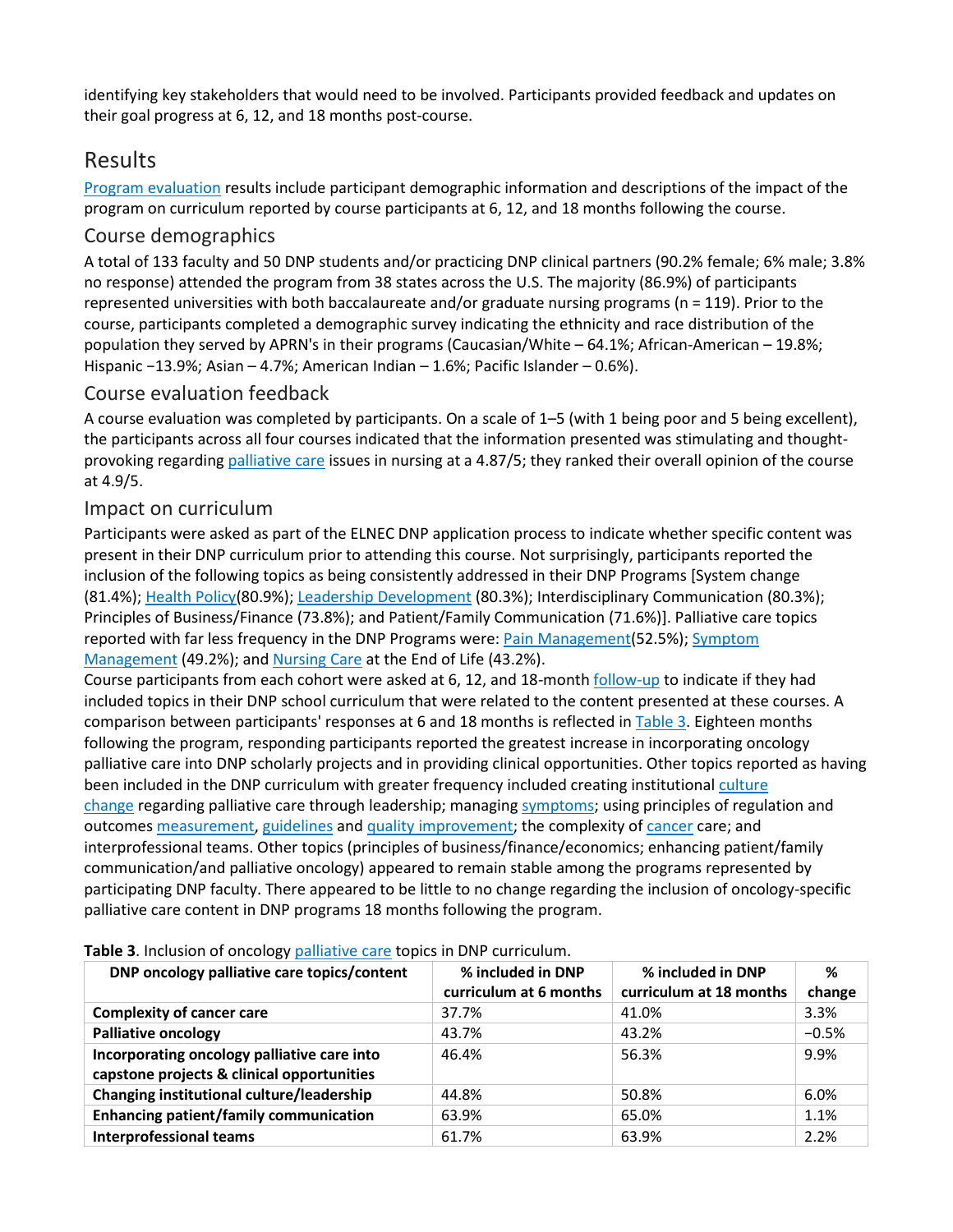| <b>Managing symptoms</b>                       | 33.9% | 38.8% | 4.9% |
|------------------------------------------------|-------|-------|------|
| Principles of business, finance, and economics | 33.9% | 35.0% | 1.1% |
| Using principles of regulation, outcomes       | 43.7% | 48.6% | 4.9% |
| measurement, guidelines & quality              |       |       |      |
| <i>improvement</i>                             |       |       |      |

Qualitative data from course participants on the 6, 12, and 18-month surveys provided additional insight into how course information was included in their nursing schools' curricula. Several participants noted that palliative care was incorporated in curricula across all levels of nursing programs including BSN, MSN, and DNP [especially in Adult/Geriatric Family Nurse Practitioner (NP) and Family NP programs]. Content was incorporated into specific courses including management of [chronic illness,](https://www.sciencedirect.com/topics/nursing-and-health-professions/chronic-disease) health policy, finance, and population health and [health disparities.](https://www.sciencedirect.com/topics/nursing-and-health-professions/health-disparity) Participants included [case studiesp](https://www.sciencedirect.com/topics/nursing-and-health-professions/case-study)rovided in the course supplemental [materials](https://www.sciencedirect.com/topics/nursing-and-health-professions/device-material) in simulation activities for undergraduate and [graduate students.](https://www.sciencedirect.com/topics/nursing-and-health-professions/graduate-student) DNP faculty assisted DNP students in completing DNP projects on palliative care topics and facilitated clinical placements for DNP students with palliative care services.

Overwhelmingly, course participants identified at 6, 12, and 18 months post- course that the most important asset for the successful integration of oncology palliative care into DNP education and [clinical practice](https://www.sciencedirect.com/topics/nursing-and-health-professions/clinical-practice) was having the materials (slides, class activities, reference lists, list of appropriate videos, case studies) ready to place into an existing curriculum or a stand-along course (69%). The second identified asset was the support from faculty, academic leaders, and students having requested this content (27%). In addition, the participants reported that content from the course was shared with other DNP and non-DNP faculty, practice partners, curriculum chairpersons, and members of other [health care](https://www.sciencedirect.com/topics/nursing-and-health-professions/health-care) disciplines.

The most common challenge noted to successful integration of oncology palliative care content reported at 6, 12, and 18 months was lack of time/space in the DNP curriculum (43%). Other challenges reported by the participants included a lack of funding support (21%), lack of palliative care-educated faculty (11%), lack of resources to teach (7%), and lack of specialty palliative care-clinical sites (6%). Participants described that faculty in some programs perceived that palliative care was already woven into the curriculum. Participants noted "Changing curriculum is like changing the course of an *[oil](https://www.sciencedirect.com/topics/nursing-and-health-professions/oil)* tanker" and "the existing DNP [clinical](https://www.sciencedirect.com/topics/nursing-and-health-professions/disease-course)  [courses](https://www.sciencedirect.com/topics/nursing-and-health-professions/disease-course) are already packed with content, so it is very difficult to embed more than a superficial coverage of palliative care in them."

#### Limitations

Limitations of this program evaluation included [complications](https://www.sciencedirect.com/topics/nursing-and-health-professions/complication) related to missing or incomplete survey data which may limit the overall interpretation of this data and its impact on changing DNP curriculum in the 119 schools that were represented in the four cohorts. This program evaluation illustrates some of the challenges of facilitating change over time with some participants describing changing priorities for this content within the program curriculum. The emphasis on oncology palliative care may have been perceived as too specific for faculty preparing a broad spectrum of [advanced practice nurses.](https://www.sciencedirect.com/topics/nursing-and-health-professions/advanced-practice-nurse) Lastly, curriculum change is a challenging process in most institutions of higher learning as reflected by participant comments about the required time and commitment to making these changes. It is possible that curricula changes in some institutions may have taken longer than the measurement period included in this program evaluation.

## Conclusions and professional impact

This highly successful, educational program demonstrated the continued influence of the various ELNEC curricula and [materials](https://www.sciencedirect.com/topics/nursing-and-health-professions/device-material) in nursing education and practice [\(www.aacnnursing.org/ELNEC\)](http://www.aacnnursing.org/ELNEC). The integration of [palliative care](https://www.sciencedirect.com/topics/nursing-and-health-professions/palliative-therapy) content in the doctoral-level education of oncology APRNs will have an impact on the direct care of individuals with [cancer](https://www.sciencedirect.com/topics/nursing-and-health-professions/malignant-neoplasm) as well as other serious, chronic, and life-limiting illness.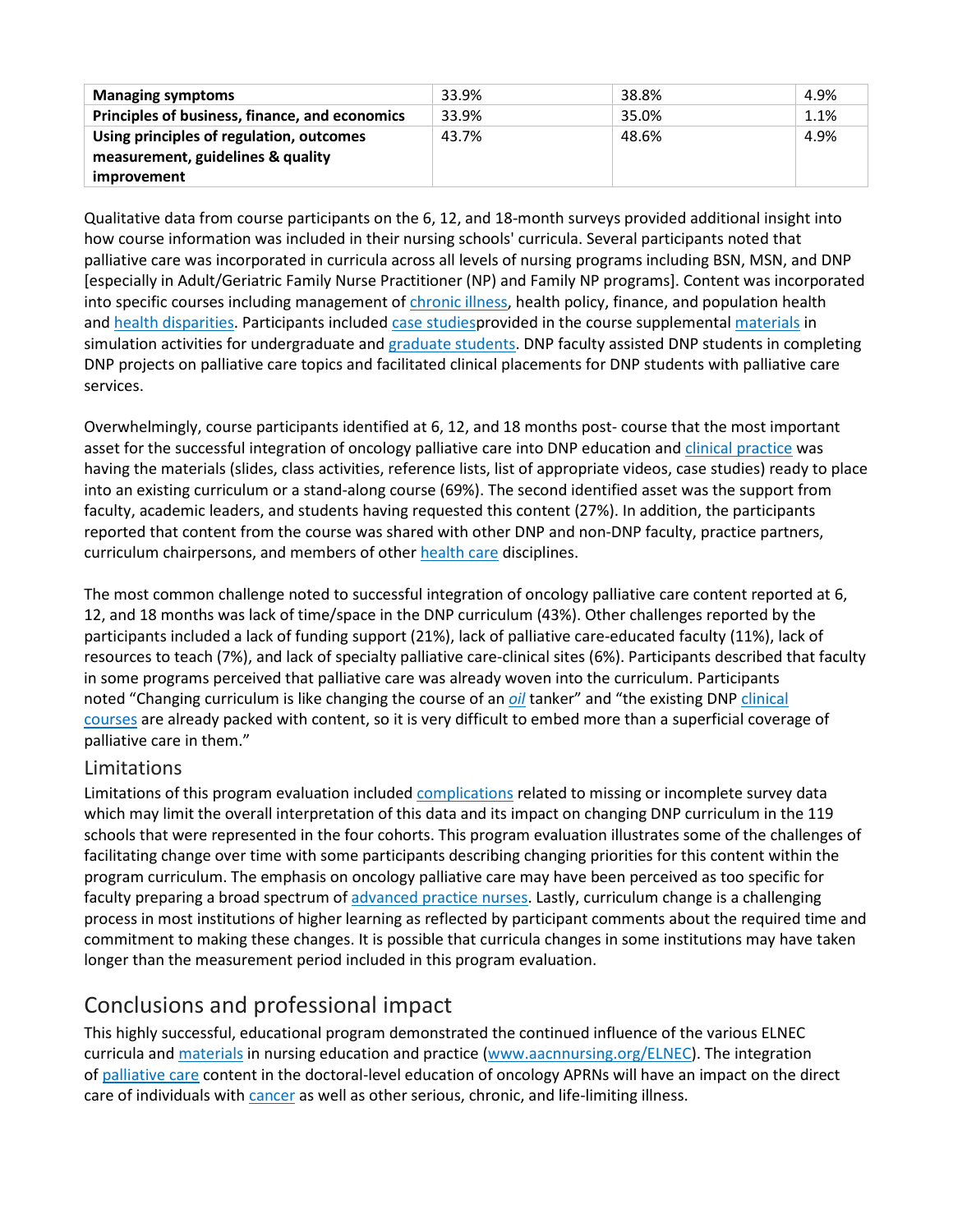While this program reached a small number of the total DNP faculty, it provided a framework for integrating oncology palliative care in DNP education. The professional impact of this program may be reflected on multiple levels. On an individual level, this course addressed sensitive topics for many participants that gave [rise](https://www.sciencedirect.com/topics/nursing-and-health-professions/clotiazepam) to personal memories and accompanying emotions, especially if they themselves had a personal loss due to cancer. Participants described sharing content from the course predominately with other faculty and curriculum [chairs;](https://www.sciencedirect.com/topics/nursing-and-health-professions/chair) however, several participants also shared the information with practice partners and members of other [health care](https://www.sciencedirect.com/topics/nursing-and-health-professions/health-care) disciplines. Attendees were encouraged to think about how they might continue their palliative care education and engagement through their relationships with other [health care](https://www.sciencedirect.com/topics/nursing-and-health-professions/health-care-organization)  [organization](https://www.sciencedirect.com/topics/nursing-and-health-professions/health-care-organization) or nursing/health care [professional organizations.](https://www.sciencedirect.com/topics/nursing-and-health-professions/american-nurses-association) Additional palliative care activities undertaken by course participants included: 1) subscribing to or reading palliative care publications (26%); 2) collaborating with other institutions to implement palliative care education (18%); 3) seeking personal clinical experiences to increase oncology palliative care (17%); 4) becoming involved in a palliative care committee or task force (16%); and 5) attending additional palliative oncology education programs (11%).

Faculty, students, and other health care professionals attending the program were very appreciative of the course materials, slides, [case studies,](https://www.sciencedirect.com/topics/nursing-and-health-professions/case-study) [role play](https://www.sciencedirect.com/topics/nursing-and-health-professions/role-playing) situations, and video [suggestions](https://www.sciencedirect.com/topics/nursing-and-health-professions/suggestion) that were provided to assist with content presentation. Faculty in DNP programs across the U.S. benefitted from this program as well. The 2017 program content/DNP curriculum and ELNEC Core curriculum were disseminated on a flash drive device to 322 DNP programs across the nation. All DNP programs are welcomed to use it and incorporate the content into their curriculum. In addition, this information was shared with 19 participants at the Fall 2017 AACN Conference and 73 attendees at the AACN Doctoral Conference in January 2018.

A recent NCI-funded grant will provide enhanced ELNEC educational content in palliative care to DNPs and oncology APRNs to prepare them as primary palliative care [clinicians.](https://www.sciencedirect.com/topics/nursing-and-health-professions/clinician) These training courses begin April 2018 and continue until 2021. Additional information about this course and other ELNEC sub-specialty courses can be found on the AACN website: [http://www.aacnnursing.org/ELNEC.](http://www.aacnnursing.org/ELNEC)

## Funding

This work was supported by the [National Cancer Institute](https://www.sciencedirect.com/topics/nursing-and-health-professions/national-health-organization) [grant number [5R25CA171960-05\]](https://www.sciencedirect.com/science/article/pii/S875572231830142X?via%3Dihub#gts0005); Betty Ferrell, [PhD,](https://www.sciencedirect.com/topics/nursing-and-health-professions/doctor-of-philosophy) FAAN (PI).

## References

- [AACN, American Association of Colleges of Nursing, 2006](https://www.sciencedirect.com/science/article/pii/S875572231830142X?via%3Dihub#bbb0005) AACN, American Association of Colleges of Nursing **The essentials of doctoral education for advanced practice nursing** Retrieved from <http://www.aacnnursing.org/Education-Resources/AACN-Essentials> (2006)
- [AACN, American Association of Colleges of Nursing, 2018](https://www.sciencedirect.com/science/article/pii/S875572231830142X?via%3Dihub#bbb0010) AACN, American Association of Colleges of Nursing **About ELNEC** Retrieved fro[m http://www.aacnnursing.org/ELNEC/About](http://www.aacnnursing.org/ELNEC/About) (2018)
- [American Cancer Society, 2018](https://www.sciencedirect.com/science/article/pii/S875572231830142X?via%3Dihub#bbb0015) American Cancer Society **Cancer facts & figures 2018** Retrieved from [https://www.cancer.org/content/dam/cancer-org/research/cancer-facts-and-statistics/annual-cancer](https://www.cancer.org/content/dam/cancer-org/research/cancer-facts-and-statistics/annual-cancer-facts-and-figures/2018/cancer-facts-and-figures-2018.pdf)[facts-and-figures/2018/cancer-facts-and-figures-2018.pdf](https://www.cancer.org/content/dam/cancer-org/research/cancer-facts-and-statistics/annual-cancer-facts-and-figures/2018/cancer-facts-and-figures-2018.pdf) (2018)
- [American Society of Clinical Oncology \(ASCO\), 2017](https://www.sciencedirect.com/science/article/pii/S875572231830142X?via%3Dihub#bbb0020) American Society of Clinical Oncology (ASCO)**The state of cancer care in America, 2017: A report by the American Society of Clinical Oncology** Journal of Oncology Practice, 13 (4) (2017), pp. e353-e394, [10.1200/JOP.2016.020743](https://doi.org/10.1200/JOP.2016.020743)
- [Battista and Santucci, 2016](https://www.sciencedirect.com/science/article/pii/S875572231830142X?via%3Dihub#bbb0025) V. Battista, G. Santucci **Pediatric palliative care across the continuum**  C. Dahlin, P.J. Coyne, B.R. Ferrell (Eds.), *Advanced practice palliative nursing*, Oxford University Press, New York (2016), pp. 551-562
- [Castellucci, 2017](https://www.sciencedirect.com/science/article/pii/S875572231830142X?via%3Dihub#bbb0030) M. Castellucci **Advanced practitioners called on to ease cancer care shortage, but challenges remain** *Modern healthcare*, e-newsletter, (June 14, 2017) (2017) [http://www.modernhealthcare.com/article/20170614/NEWS/170619950,](http://www.modernhealthcare.com/article/20170614/NEWS/170619950) Accessed 18th Jul 2018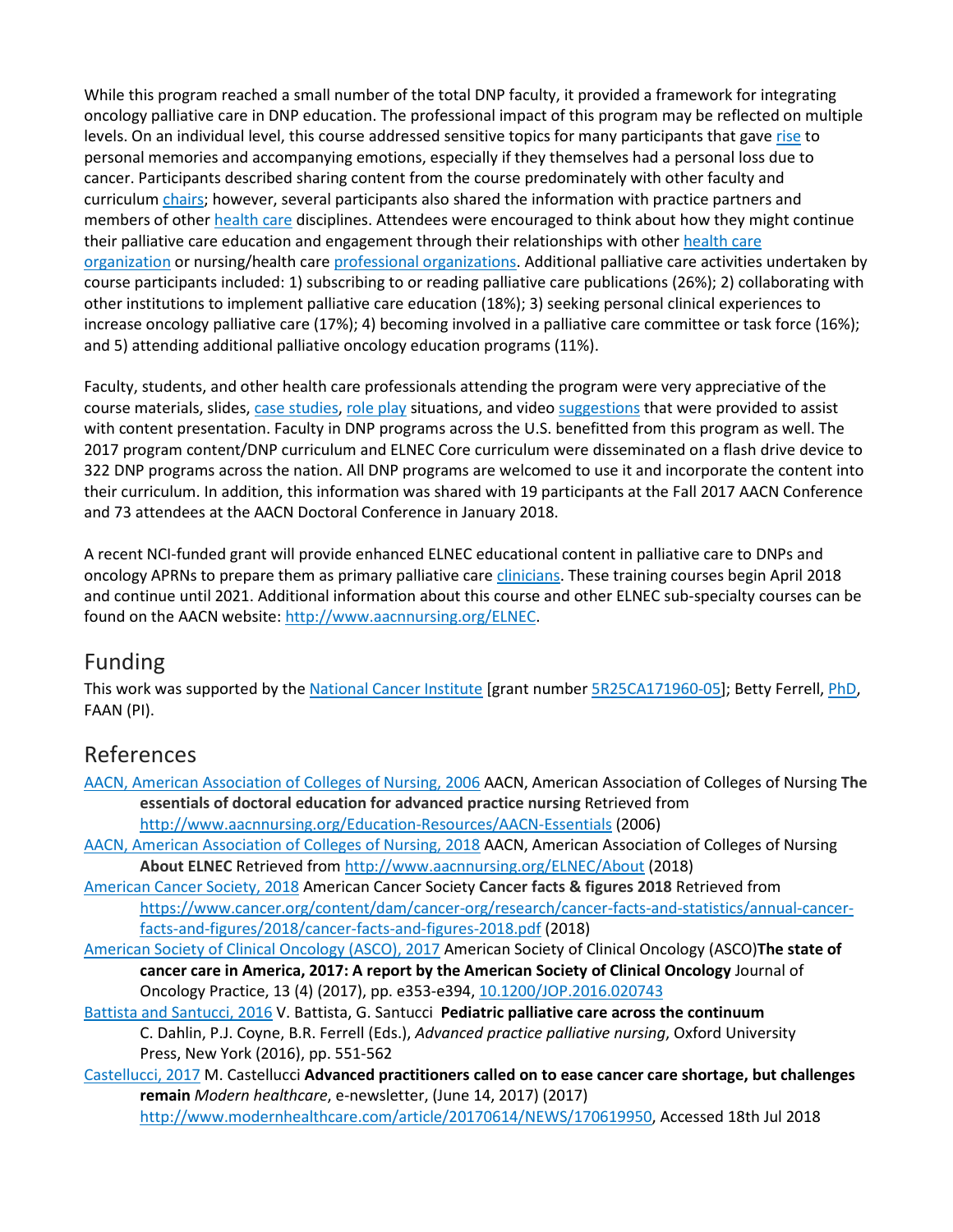- [Deitrick et al., 2011](https://www.sciencedirect.com/science/article/pii/S875572231830142X?via%3Dihub#bbb0035) L.M. Deitrick, E.H. Rockewell, N. Gratz, C. Davidson, L.Lukas, D. Stevens, G. Fitzgerald, *et al.* **Delivering specialized palliative care in the community: A new role for nurse practitioners** *Advances in Nursing Science,* 34 (4) (2011), pp. E23-E36, [10.1097/ANS.0b013e318235834f](https://doi.org/10.1097/ANS.0b013e318235834f)
- [Dumanovsky et al., 2016](https://www.sciencedirect.com/science/article/pii/S875572231830142X?via%3Dihub#bbb0040) T. Dumanovsky, R. Augustin, M. Rogers, K. Lettang, D.E.Meier, R.S. Morrison **The growth of palliative care in U.S. hospitals: A status report** *Journal of Palliative Medicine*, 19 (1) (2016), pp. 8-15, [10.1089/jpm.2015.0351](https://doi.org/10.1089/jpm.2015.0351)
- [Ferrell et al., 2016](https://www.sciencedirect.com/science/article/pii/S875572231830142X?via%3Dihub#bbb0045) B. Ferrell, P. Malloy, P. Mazanec, R. Virani **CARES: AACN's new competencies and recommendations for educating undergraduate nursing students to improve palliative care** *Journal of Professional Nursing*, 32 (5) (2016), pp. 327-333
- [Ferrell et al., 2017](https://www.sciencedirect.com/science/article/pii/S875572231830142X?via%3Dihub#bbb0050) B.R. Ferrell, J.S. Temel, S. Temin, E.R. Alesi, T.A. Balboni, E.M.Basch, *et al.***Integration of palliative care into standard oncology care: American Society of Clinical Oncology clinical practice guideline update summary** *Journal of Clinical Oncology*, 35 (1) (2017), pp. 96- 112, [10.1200/JCO.2016.70.1474](https://doi.org/10.1200/JCO.2016.70.1474)
- [Hospice and Palliative Nurses Association \(HPNA\), 2015](https://www.sciencedirect.com/science/article/pii/S875572231830142X?via%3Dihub#bbb0055) Hospice and Palliative Nurses Association (HPNA)**Position statement: Value of the APRN in palliative care 2015** Retrieved from <http://advancingexpertcare.org/position-statements/> (2015)
- [Institute of Medicine \(IOM\), 2009](https://www.sciencedirect.com/science/article/pii/S875572231830142X?via%3Dihub#bbb0060) Institute of Medicine (IOM)**Ensuring quality cancer care through the oncology workforce: Sustaining care in the 21st century** *The National Academies Press*, Washington, D.C. (2009)
- [Institute of Medicine \(IOM\), 2013](https://www.sciencedirect.com/science/article/pii/S875572231830142X?via%3Dihub#bbb0070) Institute of Medicine (IOM)**Delivering high-quality cancer care** *Charting a new course for a system in crisis*, The National Academies Press, Washington, DC (2013)
- [Institute of Medicine \(IOM\),](https://www.sciencedirect.com/science/article/pii/S875572231830142X?via%3Dihub#bbb0075) 2014 Institute of Medicine (IOM)**Dying in America: Improving quality and honoring individual preferences near the end-of-life** The National Academies Press, Washington, D.C. (2014)
- [Jackson et al., 2017](https://www.sciencedirect.com/science/article/pii/S875572231830142X?via%3Dihub#bbb0080) M. Jackson, J. Mecklenburg, A. Feshzion**Palliative care at the doorstep: A community-based model** *Journal of Hospice and Palliative Nursing*, 19 (3) (2017), pp. 282-
	- 286, [10.1097/NJH.0000000000000344](https://doi.org/10.1097/NJH.0000000000000344)
- [Kamal et al., 2017](https://www.sciencedirect.com/science/article/pii/S875572231830142X?via%3Dihub#bbb0085) A.H. Kamal, J.H. Bull, K.M. Swetz, S.P. Wolf, T.D. Shanafelt, E.R.Myers**Future of the palliative care workforce: Preview to an impending crisis** *The American Journal of Medicine*, 130 (2) (2017), pp. 113-114, [10.1016/j.amjmed.2016.08.046](https://doi.org/10.1016/j.amjmed.2016.08.046)
- [Kaufmann and Kamal, 2017](https://www.sciencedirect.com/science/article/pii/S875572231830142X?via%3Dihub#bbb0090) T.L. Kaufmann, A.H. Kamal**Oncology and palliative care integration: Co-creating quality and value in the era of health care reform** *Journal of Oncology Practice*, 13 (9) (2017), pp. 580- 588, [10.1200/JOP.2017.023762](https://doi.org/10.1200/JOP.2017.023762)
- [Letizia, 2016](https://www.sciencedirect.com/science/article/pii/S875572231830142X?via%3Dihub#bbb0095) M. Letizia **The palliative advanced practice registered nurse in the nursing home** C. Dahlin, P.J. Coyne, B.R. Ferrell (Eds.), *Advanced practice palliative nursing*, Oxford University Press, New York (2016), pp. 188-196
- [National Cancer Institute \(NCI\), 2018](https://www.sciencedirect.com/science/article/pii/S875572231830142X?via%3Dihub#bbb0100) National Cancer Institute (NCI)**Cancer statistics** from <https://www.cancer.gov/about-cancer/understanding/statistics> (2018), Accessed 24th Aug 2018
- [National Consensus Project \(NCP\) for Quality Care, 2018](https://www.sciencedirect.com/science/article/pii/S875572231830142X?via%3Dihub#bbb0105) National Consensus Project (NCP) for Quality Care **Clinical practice guidelines for quality palliative care** (4th edition), *National Consensus Project for Quality Palliative Care*, Pittsburgh, PA (2018) (in press)
- [National Consensus Project \(NCP\) for Quality Palliative Care, 2013](https://www.sciencedirect.com/science/article/pii/S875572231830142X?via%3Dihub#bbb0110) National Consensus Project (NCP) for Quality Palliative Care **Clinical practice guidelines for quality palliative care** (3rd edition) (2013) [https://www.nationalcoalitionhpc.org/ncp-guidelines-2013/,](https://www.nationalcoalitionhpc.org/ncp-guidelines-2013/) Accessed 29th Aug 2018
- [Nelson et al., 2013](https://www.sciencedirect.com/science/article/pii/S875572231830142X?via%3Dihub#bbb0115) J.M. Nelson, P.F. Cook, G. Raterink **The evolution of a doctor of nursing practice capstone process: Programmatic revisions to improve the quality of student projects** *Journal of Professional Nursing*, 29 (6) (2013), pp. 370-380, [10.1016/j.profnurs.2012.05.018](https://doi.org/10.1016/j.profnurs.2012.05.018)
- [Quill and Abernethy, 2013](https://www.sciencedirect.com/science/article/pii/S875572231830142X?via%3Dihub#bbb0120) T.E. Quill, A.P. Abernethy **Generalist plus specialist palliative care – Creating a more sustainable model** *New England Journal of Medicine*, 368 (13) (2013), pp. 1173- 1175, [10.1056/NEJMp1215620](https://doi.org/10.1056/NEJMp1215620)